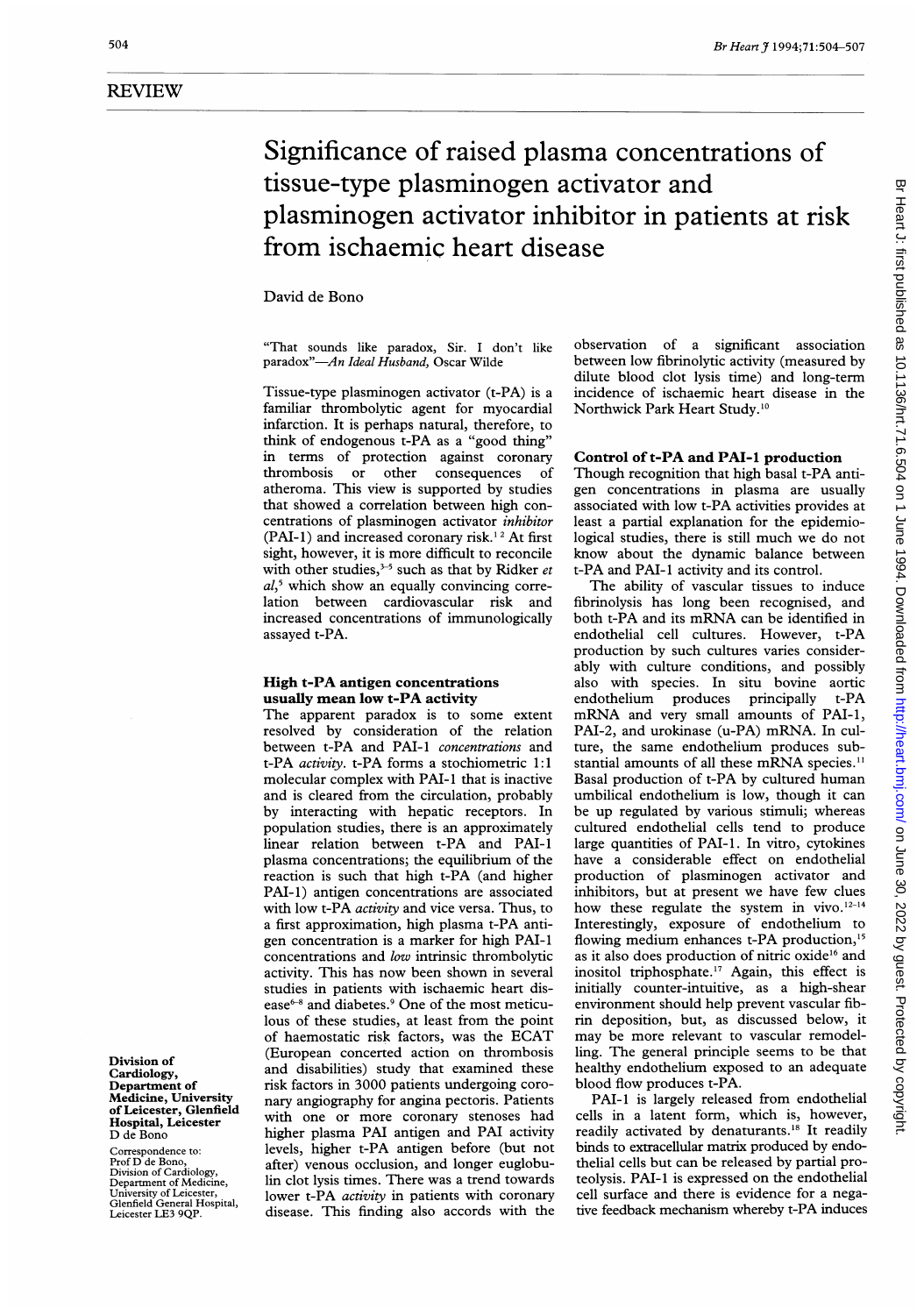Factors that alter plasma t-PA and PAI- <sup>1</sup> concentrations and t-PA activity

| Factor                   |          | t-PA concentration  PAI-1 concentration t-PA activity |         |
|--------------------------|----------|-------------------------------------------------------|---------|
| Acute exercise           | ↑then ⊥  | $\tilde{\phantom{a}}$                                 | ↑then ⊥ |
| Chronic exercise         |          |                                                       |         |
| <b>Venous occlusion</b>  | ↑ then ⊥ | $\tilde{}$                                            | ↑then ↓ |
| Hypertriglyceridaemia    |          |                                                       |         |
| Diabetes/hyperinsulinism |          |                                                       |         |
| <b>Steroids</b>          |          |                                                       |         |
| Surgery or trauma        |          |                                                       |         |

increased endothelial synthesis of PAI-1. PAI-1 gene activation is also stimulated by bacterial lipopolysaccharide and by tumour necrosis factor (TNF alpha).'9 Besides endothelium, immunoreactive PAI-1 is present in large quantities in platelets. As stored, more than 95% of this is inactive; but how and when it might become activated is uncertain.20 <sup>21</sup> There is also evidence of production of PAI-I by hepatocytes and possibly by smooth muscle cells. It seems likely that most circulating t-PA antigen is of endothelial origin, but there is still uncertainty about the relative importance of endothelium, hepatocytes, or platelets as sources of circulating PAI-1. The table shows some of the factors believed to control the production of circulating t-PA and PAI-1.

#### Diurnal and post exercise fluctuation in t-PA, PAI-1, and fibrinolytic activity

There is an important diurnal variation in plasma fibrinolytic activity, which is low in the early morning and higher later in the day.<sup>22 23</sup> This correlates with the known diurnal variation in the incidence of myocardial infarction, but we do not know whether the link is causative or coincidental. The principal reason for the variation is a fluctuation in plasma PAI-1 concentration<sup>2425</sup> but the mechanism for this is unclear. Physical exercise, venous occlusion, and stimuli such as deamino D-arginine vasopressin (DDAVP) all increase plasma t-PA antigen concentration, presumably by displacing t-PA from binding sites on or near endothelium.<sup>26</sup> It has also been suggested that a reduction in hepatic blood flow during exercise reduces hepatic clearance of t-PA, and thus reduces increasing t-PA plasma activity.<sup>27</sup> The increase in antigen concentration after exercise is usually also accompanied by an increase in plasmin activation as measured by a reduction in dilute plasma clot lysis time. Increased thrombolytic activity may, however, be followed by a period of rebound inhibition of fibrinolysis, with low plasma t-PA and high PAI-1 concentrations. There is some evidence that in individuals with a low risk of coronary events this rebound is absent or less intense.

#### Fibrinolytic balance and other cardiac risk factors

An important link between the fibrinolytic system and more traditional cardiovascular risk factors is the positive correlation between hypertriglyceridaemia, glucose intolerance/ hyperinsulinaemia, and high plasma PAI-1 concentrations. An association between alimentary hyperlipaemia and impaired fibrinolysis was recognised by Grief as long ago as 1956,<sup>28</sup> and subsequent studies have emphasised the role of increased PAI-I activity associated with hypertriglyceridaemia and hyperinsulinaemia.<sup>29-32</sup> In vitro, very low density lipoproteins (VIDL) enhance PAI-1 production by cultured endothelial cells<sup>33</sup> and hepatocyte production of PAI-1 can be stimulated with low density lipoprotein or insulin.<sup>34-36</sup> The caveats mentioned above about extrapolating cell culture results to the clinical situation also apply here.

#### Vessel wall fibrinolytic system

It is important to realise that the fibrinolytic balance in plasma does not necessarily reflect the fibrinolytic balance in the blood vessel wall. Underwood and <sup>I</sup> found high t-PA activity in human coronary endarterectomy specimens consisting largely of proliferating smooth muscle cells. $37$  The source of this t-PA is likely to be the smooth muscle cells themselves and not infiltrating endothehium.38 <sup>39</sup> Endarterectomy specimens also contain substantial urokinase-type (u-PA) plasminogen activator activity. Independently of their effect on local fibrin deposition, vessel wall plasminogen activators probably play a major part in the remodelling of vessel wall matrix, either by means of plasmin-mediated proteolysis or, more probably, by initiating the activation of a cascade of metalloproteinases. The plasminogen activity in the vessel wall is increased after angioplasty and after experimental saphenous vein grafting (More RS, Underwood MJ, unpublished). The role of PAI-1 and PAI-2 (which is a more effective inhibitor of u-PA) in modulating this process is at present unclear<sup>40</sup> but is under intense investigation. Considering the relative masses of vascular smooth muscle and endothelium in the whole body, it remains likely that circulating t-PA is largely of endothelial origin, but vessel wall t-PA and urokinase, PAI-1, and PAI-2 may have important roles in determining the progression of local vascular pathology.

#### Genetic variations in t-PA and PAI-I expression

Genetic manipulation of animal models is a helpful way of establishing the biological relevance of potential components of the coagulation system. Transgenic animals which do not express t-PA have deficient clot lysis, but the condition is compatible with a normal lifespan. Mice which express an excess of plasminogen activator inhibitor tend to develop venous occlusions.<sup>41</sup> A few patients have been described with a bleeding diathesis caused by either an absence of PAI-1 or by production of a functionally deficient variant.<sup>42-44</sup> Several more subtle genetic variations at the PAI-1 locus are not associated with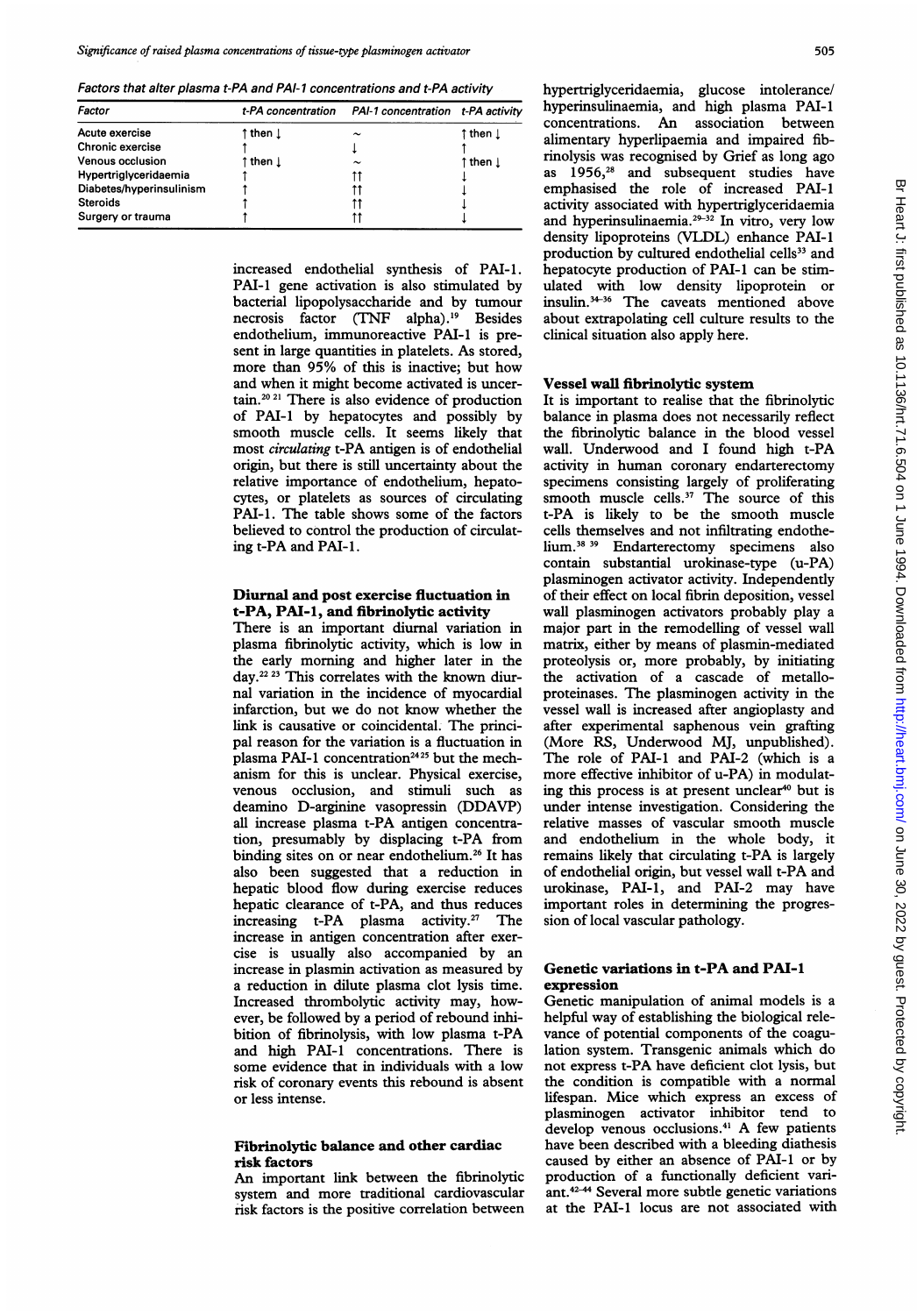#### Clinical significance of t-PA and PAI-1 concentrations

So what is the present significance of plasma PAI-I and t-PA antigen measurements for the clinician? Raised concentrations can certainly be accepted as markers of increased risk (as can raised fibrinogen and factor VII concentrations and a prolonged clot lysis time), but the main aim of identifying risk must be to correct it. At present, the only practical ways of doing this are the conventional, though no less valuable, steps of encouraging weight loss, more exercise, and control of hypertriglyceridaemia. Recognition of the close interactions between plasminogen activators/inhibitors and the cytokine system may given us a lead to interactions between coronary events and infections or neoplasia; and an understanding of the vessel wall proteolytic enzyme system may ultimately help us to counter restenosis after angioplasty or vein graft failure. We urgently need more information about the control of PAI-I and t-PA release and clearance in vivo, and the effects on these of commonly used medications: for example, does propranolol increase t-PA activity by reducing hepatic bloodflow? New technologies are making t-PA and PAI-I measurements easier and more reliable, but one off estimations are unlikely to help the management of the individual patient. A possible exception to this may be thrombolytic therapy, where knowledge of a high PAI-concentration might lead to a larger dose of thrombolytic agent.

- 
- 
- 1 Hamsten A, Wiman B, Defaire U, Blombacck M.<br>
Increased plasma level of a rapid inhibitor of tissue plasminogen activator in young survivors of myocardial<br>
infarction. *N Engl J Med* 1985;313:1557–63.<br>
2 Hamsten A, Walld
- tissue plasminogen activator mass concentration on long
- term mortality in patients with angiographically verified<br>coronary heart disease: a 7 year follow up. *Circulation*<br>1992;86:598.<br>5 Ridker PM, Vaughan DE, Stampfer MJ, Manson JE,<br>Hennekens CH. Endogenous tissue type plasmi
- angiographically verified coronary disease. Eur Heart 3 1989;10:77-82.
- 7 Oseroff A, Krishnamurti T, Hassett A, Tang D, Alving B.<br>Plasminogen activator and plasminogen activator<br>inhibitor activities in men with coronary heart disease.<br> $J Lab Clin Med 1989;113:88-93.$
- 8 EČAT Angina pectoris study group. ECAT angina pectoris study: baseline associations of haemostatic factors with extent of coronary arteriosclerosis and other coronary risk factors in 3000 patients with angina pectoris un
- 
- 14:8–17.<br>
9 Gray RP, Yudkin JS, Patterson DLH. Plasminogen activator in this force that factor for myocardial infarction in diabetic subjects. *Br Heart* J 1993;69:228–32.<br>
10 Meade TW, Ruddock V, Stirling Y, Chakrabarti
- <sup>11</sup> Pringle SW, Samani NJ, de Bono DP. Effect of heaprin on endothelial cell expression of plasminogen activator<br>and inhibitor mRNA [abstract]. *Thromb Haemostas*
- 1993;69:609.<br>12 Loskutoff DJ, Edington TS. Synthesis of fibrinolytic acti-
- The value of the property of the value of the value of the value of the value of the value of the value of the state of the state of the state of the state of plasminogen activators by endothelial cells. The memorature of
- 14 Schleef RR, Bevilacqua MP, Sawdrey M, Gimbrone MA,<br>
Loskutoff DJ. Cytokine activation of vascular endothe-<br>
lium. J Biol Chem 1988;263:5797-803.<br>
15 Diamond SL, Eskin SG, McIntire LV. Fluid flow stimu-
- lates ussue plasminogen activator production by cultured human endothelial cells. Science 1989;243:<br>1483–5.
- 16 Cooke JP, Stamler J, Andon N, Davies PF, McKinley G,<br>
Loscalzo L Flow stimulates endothelial cells to release a Loscalzo J. Flow stimulates endothelial cells to release a nitrovasodilator that is potentiated by reduced thiol. Am
- J Physiol 1990;259:H804-12. <sup>17</sup> Nollert MU, Eskin SG, McIntire LV. Shear stress increases inositol triphosphate levels in human endothe-
- lial cells. Biochem Biophys Res Commun 1990;170:281-7. 18 Hekman CM, Loskutoff DJ. Endothelial cells produce a latent inhibitor of plasminogen activator that can be<br>activated by denaturants. *J Biol Chem* 1985;260:
- 11581-7.<br>
19 Loskutoff DJ, Sawdey M, Keeton M, Scneiderman J.<br>
Regulation of PAI-1 gene expression in vivo. Thromb<br>
Haemostas 1993;70:135-7.<br>
20 Nilsson IM, Felding P, Lecander I, Lenner C, Astedt B.
- Different types of plasminogen activators in plasma and<br>platelets in pregnant women. *Br J Haematol* 1986;62:
- 215-20. <sup>21</sup> Juhan Vague I, Alessi MC, Fossat C, DeClerck PJ,
- 
- Kruithof EKO. Plasma determination of plasminogen<br>activator inhibitor antigon 1 must be performed on<br>blood collected in antiplatelet anticoagulant mixture.<br>Thromb Haemostas 1987;58:1096-8.<br>22 Fearnley GR, Balmforth G, Fea
- 24 Kluft C, Jie AFH, Rijken DC, Verheijen JH. Daytime
- fluctuations in blood of tissue-type plasminogen activa-<br>tor (t-PA) and its fast acting inhibitor PAI-1. *Thrombosis*<br>*Haemostas* 1988;59:329-32.<br>25 Juhan-Vague I, Alessi MC, Raccah D, Aillaud MF,<br>Billerey M, Ansaldi J, Ph
- 26 Emeis JJ. Mechanisms involved in short term changes in blood levels of t-PA. In: Kluft C, tissue type plasminogen activator (t-PA): physiological and clinical aspects. Baton Rouge, Florida: CRC Press, 1988, pp
- 21-35.<br>
27 de Boer A, Kluft C, Kroon JM, Kasper FJ, Schoemaker<br>
HC, Pruis J, Breimer DD, Soons PA, Emeis JJ, Cohen<br>
AF. Liver blood flow as a major determinant of the<br>
clearance of recombinant human tissue-type plasmino-<br>
- 
- Inatemia. *Lancet* 1996;ii:10–8.<br>29 Landin K, Tengborn L, Smith U. Elevated fibrinogen and<br>plasminogen activator 1 (PAI-1) in hypertension are<br>related to metabolic risk factors for cardiovascular dis-<br>ease. *J Intern Me*
- 
- plasminogen activator inhibitor levels in coronary artery<br>disease: correlation with age and serum triglyceride con-<br>centration.  $\hat{J}Am$  Coll Cardiol 1987;9:263-8.<br>31 Juhan Vague I, Roul C, Alessi MC, Ardissone JP, Heim<br>M 1989:61:370
- 32 Auwerx J, Bouillon R, Collen D, Geboers J. Tissue type plasminogen activator antigen and plasminogen activa-tor inhibitor in diabetes mellitus. Arteriosclerosis 1988;8:
- 
- 68–72.<br>
Both Chamma B, Hamsten A, Nilsson J.<br>
68–72.<br>
Science of plasminogen activator inhibitor 1 from cultured human endothelial cells is induced by very low<br>
density lipoprotein. Arteriosclerosis 1990;10:1067–73.<br>
34 La
- 
- 36 Alessi MC, Juhan Vague I, Kooistra T, Declerck PJ, Collen D. Insulin stimulates the synthesis of plasmino-<br>gen activator inhibitor 1 by the human hepatocellular<br>cell line Hep G2. *Thromb Haemostas* 1988;60:491-4.

꽂